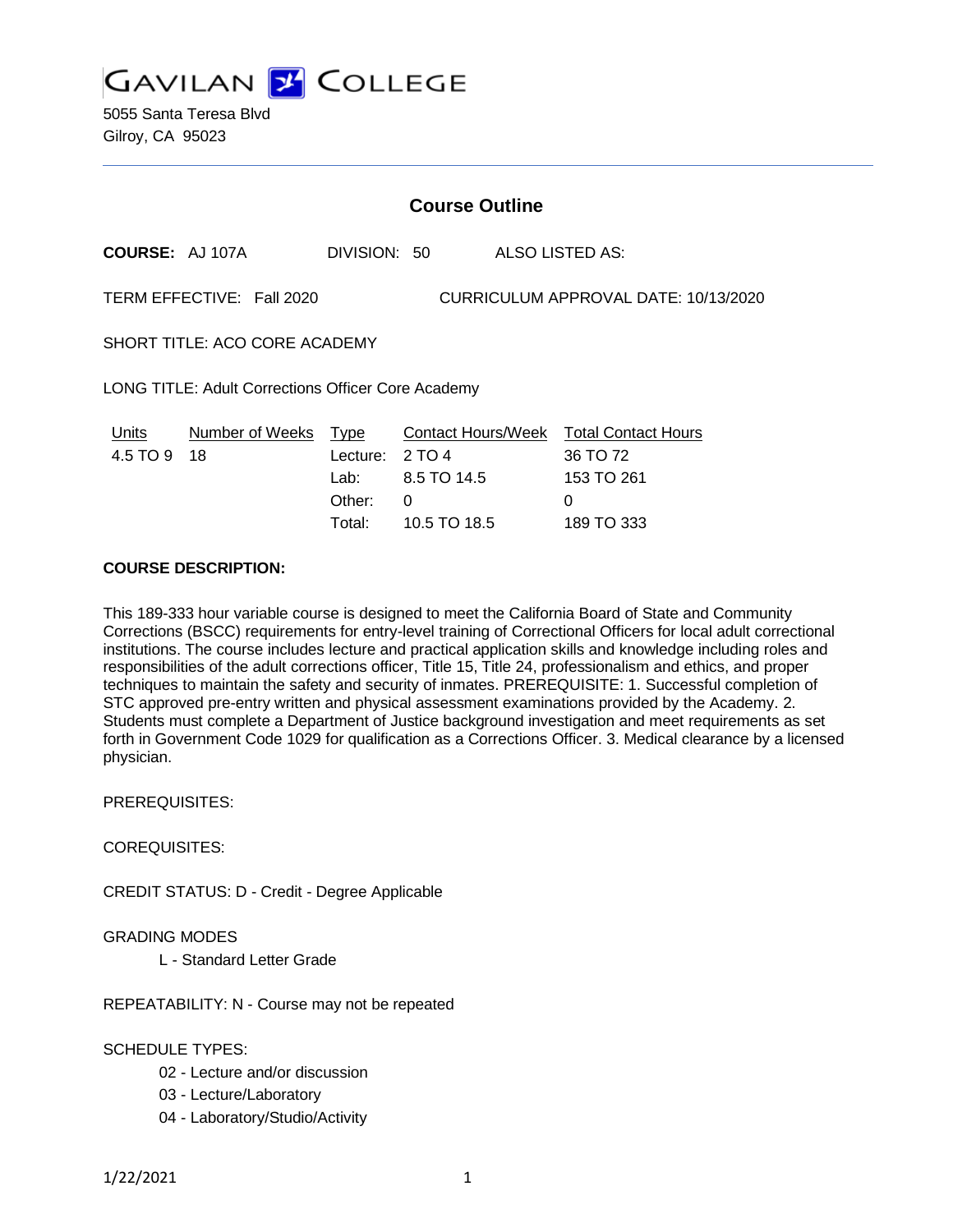### **STUDENT LEARNING OUTCOMES:**

By the end of this course, a student should:

1. Identify the major roles and responsibilities of a Corrections Officer, their relationships with other components of the adult criminal justice system, recognize the freedom/rights afforded individuals under the U.S. Constitution, and its amendments, and distinguish between felony, misdemeanor, Infractions of the law.

2. Identify the legal and ethical issues associated with statues concerning privileged communications, written reports, and legal records access including their impact on the officer, the department, the inmate and the community.

3. Identify and demonstrate ethical standards and acceptable behavior required for correctional officers.

4. Recognize the correlation between classifying inmates and maintaining safe housing; identify well-defined prison gangs, their physical and behavioral identifiers; and given an example of an inmate screening, classifying an inmate for safe housing.

5. Recognize the importance of proper security precautions and procedures for maintaining security in a correctional institution including day-to-day operations, commissary, visitation, inmate workers, dealing with contraband, searching, and internal movement of inmates within a jail.

6. Describe the appropriate procedure for processing inmates within the jail including, booking, receiving and releasing.

7. Identify proper principles for appearing in court and the consequences of poor performance, including testimony documentation and preparation.

8. Demonstrate proper processes for defensive tactics, searching, and managing control on non-combatant and combatant inmates.

9. Define and discuss Title 15 relative to inmate's rights, their medical and psychological treatment, and the potential liability for non-compliance.

10. Recognize the proper protocol and safety procedures for handling and distribution of inmate mail.

11. Discuss the priorities and responsibilities of a correction officer during an emergency situation.

12. Recognize the proper protocol and safety procedures for transporting an inmate outside of the institution

13. Recognize and apply the principles of effective communication, both orally and in writing with inmates, the public, fellow officers, and supervisors. Out of Class assignments ? Report Writing/editing review.

14. Define and discuss the factors contributing to physical fitness, and recognize the physical requirements of Correctional Officer fitness.

15. Identify the Behavior Health Mental Illness challenges of inmates and give examples of actions Correctional Officers can take to help those in crisis.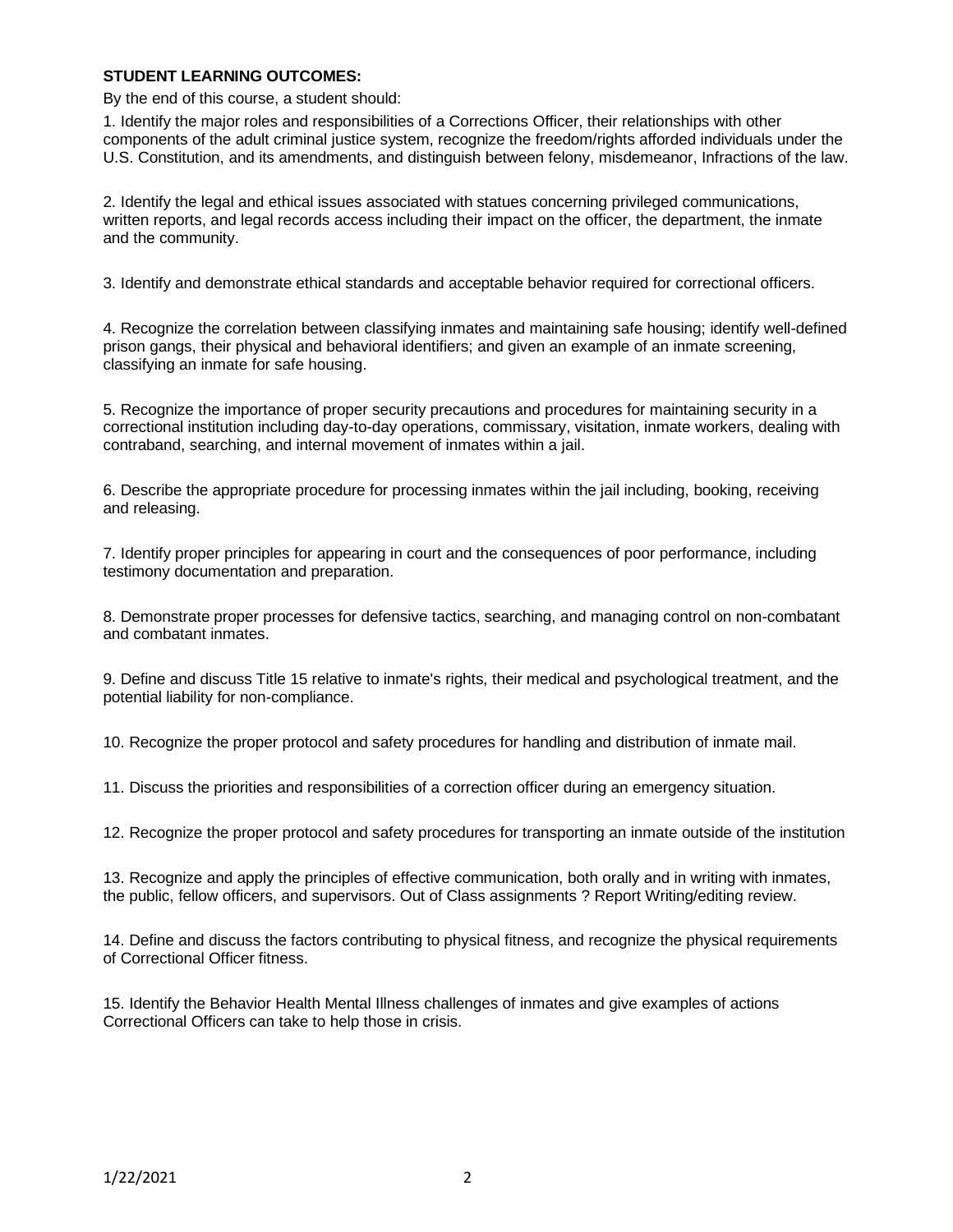# **CONTENT, STUDENT PERFORMANCE OBJECTIVES, OUT-OF-CLASS ASSIGNMENTS**

Curriculum Approval Date: 10/13/2020

See the official Course Outline of Record on the Curriculum website.

# **METHODS OF INSTRUCTION:**

Lecture, discussion, role playing, demonstration and practical application practice for psychomotor and cognitive skills. Individual guidance will be provided as required.

# **OUT OF CLASS ASSIGNMENTS:**

Required Outside Hours: 25

Assignment Description:

Average out of class reading assignments. This number will vary between 19 and 31 hours due to the variable length of the course.

## **METHODS OF EVALUATION:**

Writing assignments Percent of total grade: 30.00 % Written Reports Skill demonstrations Percent of total grade: 45.00 % Performance Exams/ Skill Assessments Objective examinations Percent of total grade: 25.00 % Multiple Choice Testing

# **REPRESENTATIVE TEXTBOOKS:**

ACO Core Workbook + Lab Manual. Santa Clara County Sheriff's Office,2020. ACO Core Workbook (provided by the Sheriffs Office). Updated annually.